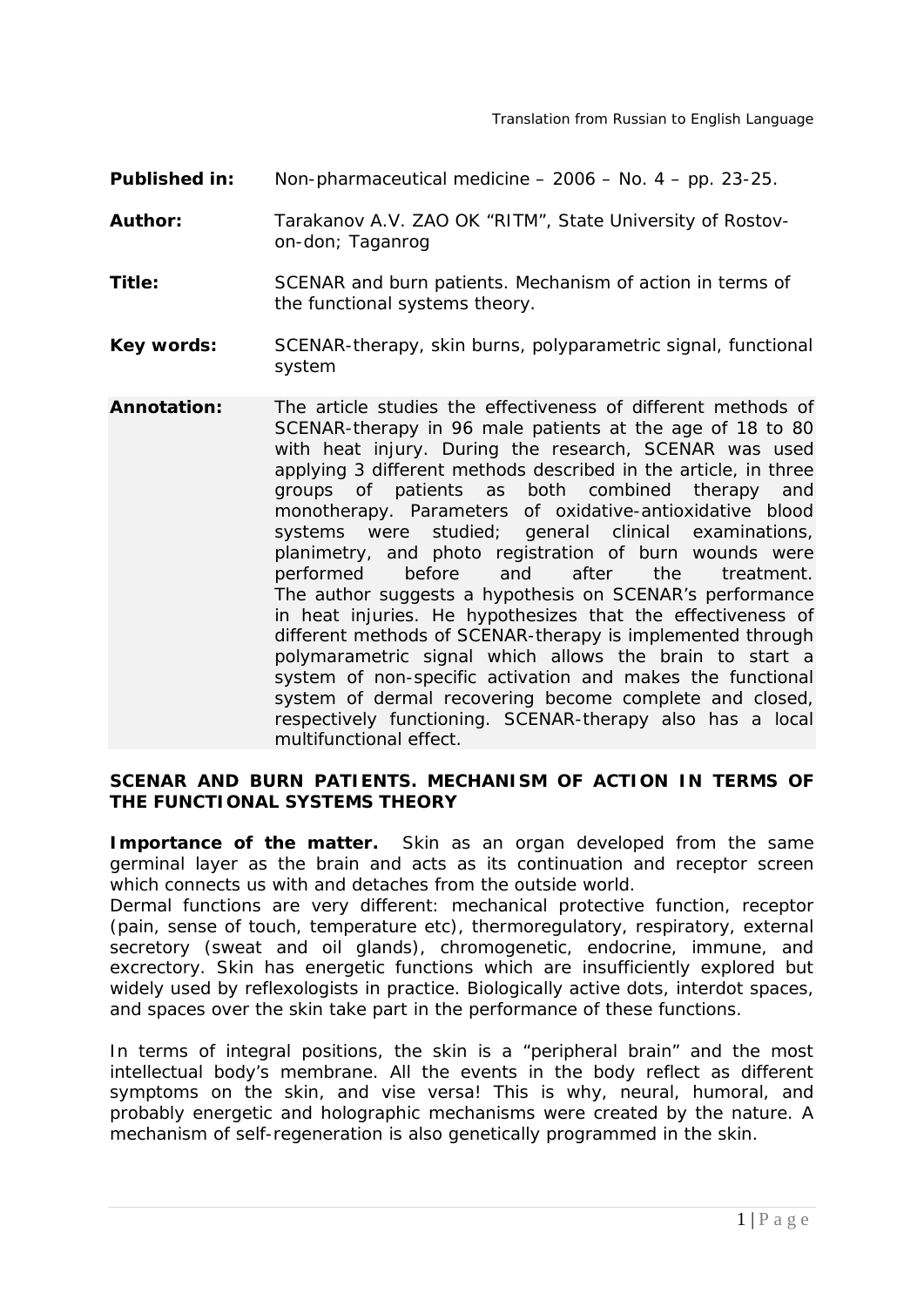The damage of the cutaneous covering caused by diseases and traumas results in deprivation of many functions. The loss of skin due to burn traumas seems to be the most dramatic one. A burn, as a mighty stress, is combined with pain, loss of plasma, contamination, and intoxication.

The analysis of the modern therapeutic methods and the materials of conferences and symposia show that methods of sanogenetic activation of body's own adaptive abilities are rarely used. We believe that the method of SCENARtherapy could successfully take its place in this niche (SCENAR – Self-Controlled Neuroadaptive Regulation).

**Research objectives** – to study the effectiveness of different methods of SCENAR-therapy in patients with heat injuries. To suggest a hypothesis of SCENAR-effect in heat injury.

#### **Materials and methods of research**

The research was made in the Heat Injure Centre of Rostov-on-Don, Burn Centre at the Research Institute of Emergency Medical Aid "I.I. Djaneridze" (St. Petersburg) and Burn Centre of Saratov.

The research was made from 2001 to 2006, and 96 male patients at the age from 18 to 80 were examined. Parameters of oxidative-antioxidative blood systems were researched, general clinical examinations, planimetry and photo registration were performed before and after the treatment.

The general scheme of SCENAR-therapy was as follows: burn surfaces and edges of the wounds were not processed with SCENAR. The treatment was performed as a combined and in some cases as an independent method. Individually and subjectively measured modes were applied. The remaining intact skin was processed using 3 different methods in 3 groups of patients.

Method 1. (Face and back which were not burn-damaged). "3 paths and 6 points" were altered every second day with the neck and collar zone, plus skin zones symmetrical to the burn wound were processed if possible [1].

Method 2. (Intact palms and plantae). Electrodes – spread, sized 3x10 cm: each manipulation was combined with processing of dermal zones located in the area of the palms (thenar, hypothenar) and the feet (the zone under the pollex in the area of regioplantarispedis) by 10 minutes each; final processing – the dermal projection of the liver – 10 minutes.

Method 3. (Affected or/and unaffected palms and plantae) Electrodes – spread, sized 3x10 cm: each manipulation was combined with processing of dermal zones located in the area of the outer medium surface of the shank, medium inside part of the forearm by 10 minutes each; final processing – dermal projection of the liver or the zone symmetrical to the burn – 10 minutes.

The course of the SCENAR-therapy consisted of 10-15 procedures every day.

## **Results and discussion**

During the use of all SCENAR-therapy methods, improvement of clinical blood value was stated, the anti-oxidative potential (with a reliable increase of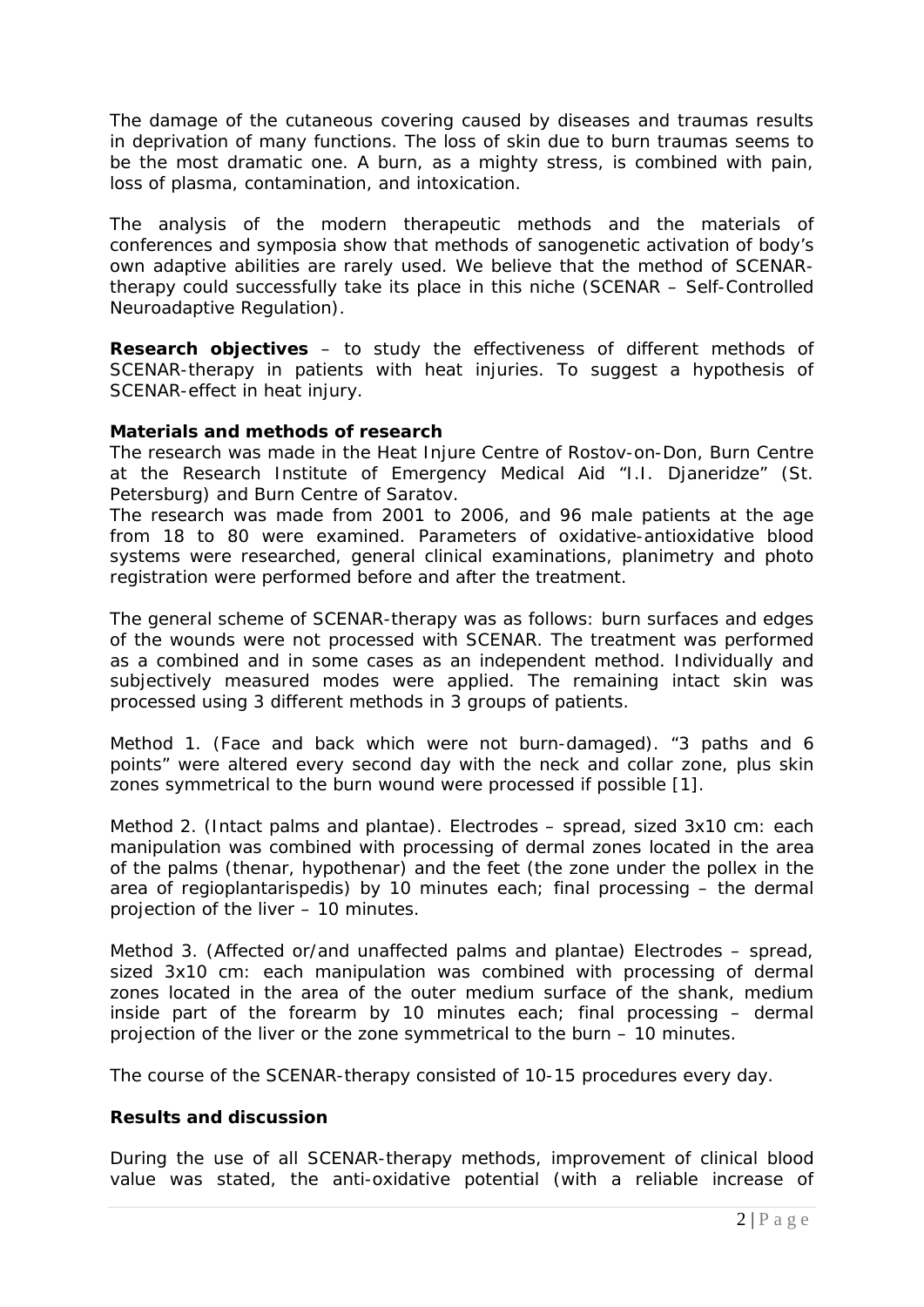superoxide dismutase and catalysis of erythrocytes, and with decrease of medium mass molecular concentration) restored. Enhance of granulation tissue growth and boundary epithelialization was stated in singes. A manifested enhance of wound cicatrization due to its rapid cleansing was also stated.

Facts of initiated recovering process in patients with serious concomitant diseases, and the torpent, areacive course of the burn disease are an important clinical observation. During the experiment with SCENAR-therapy, a decrease of the genotoxicity of the mutagenesis in burn wounds and positive effect on proliferous tissue activity was observed [2].

A manifested analgesic effect, prolongation and potentiation of the effect of narcotic analgesics with decrease of the dose were stated [6].

It is important to note that SCENAR-therapy is a comfortable sanogenetic method of treatment. There is no need to process the burn surface or the surfaces around the burn, which is almost impossible with bandages and necrectomy [4].

To explain the effect of SCENAR-therapy in different methods of treatment, we suggest a hypothesis fitting one of the forms of the systematic approach. This is P.K.Anokhin's functional systems theory [3,5].

Significant damage in dermal functional system (as an organ) is stated in cases of burn. This means diminution of afference, deprivation of information about the outer environment, impossibility of proper thermal exchange regulation, changes in tactile and pain sensitivity, damage in energy exchange between the body and the outer environment, decrease of the protective function, appearance of "gates" through which protein and electrolytes are lost, infection and intoxication.

Apart form this, a big wound surface causes supertension of cerebral antinociceptive system to decrease input of information from the burn wounds tissues. According to our hypothesis, a functional "denervation" of all the skin happens, and its functional rejection develops. The body and the brain stop "seeing" it. The functional system breaks down. Retarded regeneration follows, as well as soft and areactive course of the burn disease.

In this situation SCENAR acts as a system-forming **receptor** factor. The device generates bipolar high-voltage impulses without a constant component. The impulses change depending on the dermal condition and its corresponding internal organs and tissues on the grounds of biotechnological feedback.

A specific for SCENAR-therapy effect of dermal electrostatic vibration (return acoustic effect) is also stated. For the body, this is a permanently new, structurally changed by itself effective signal. The return afference to the brain from SCENAR is marked by numerous parameters.

Apart from an electric stimulus in itself, SCENAR-therapy includes pain, thermal and tactile excitation in its effective complex.